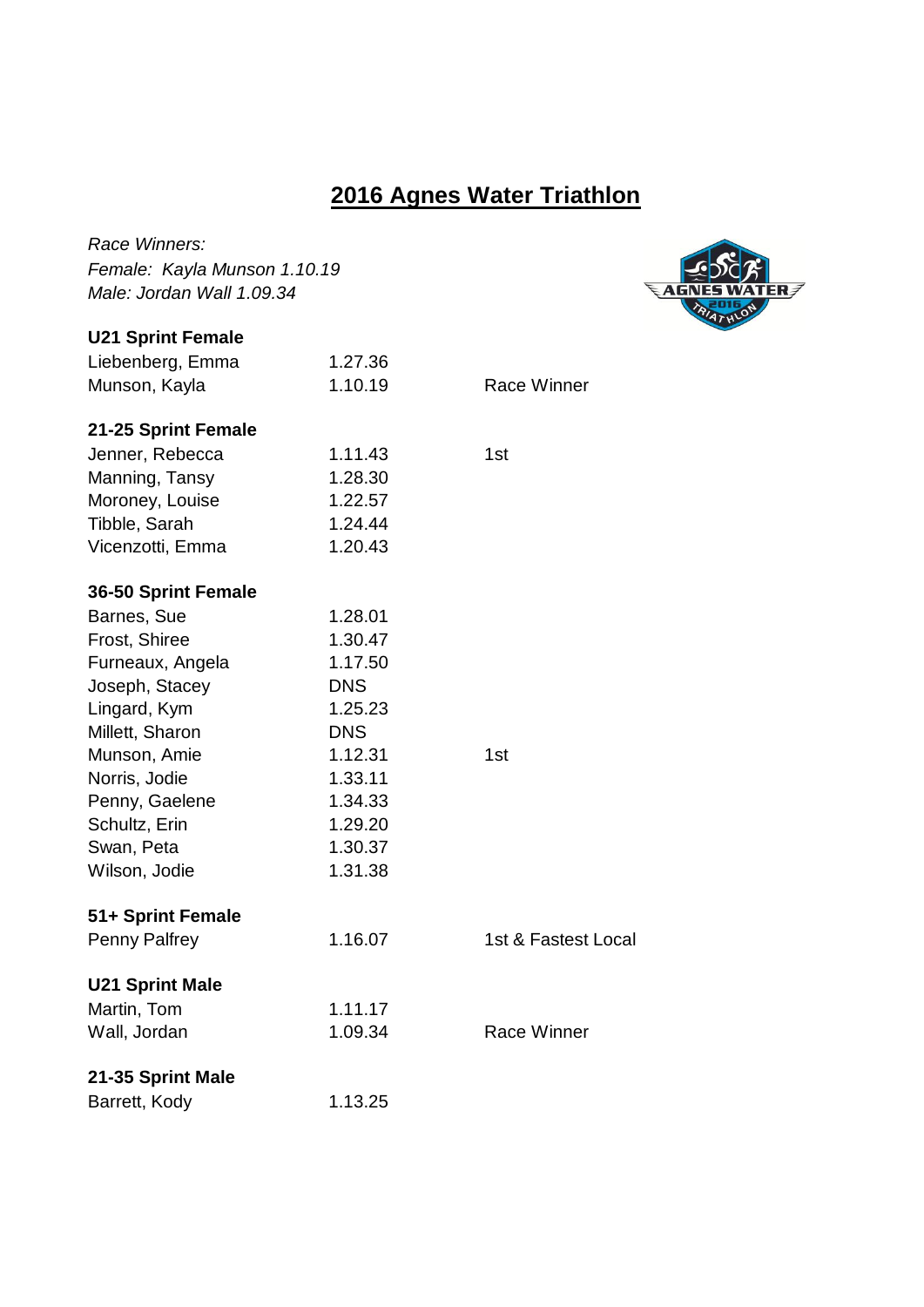| <b>DNS</b> |                     |
|------------|---------------------|
|            |                     |
| 1.38.13    |                     |
| 1.34.23    |                     |
| 1.34.24    |                     |
| 1.11.35    | 1st                 |
| 1.30.57    |                     |
| 1.20.13    |                     |
|            |                     |
| 1.16.26    |                     |
| 1.24.13    |                     |
| 1.15.08    |                     |
| 1.28.18    |                     |
| 1.11.59    |                     |
| 1.21.44    |                     |
| 1.14.34    |                     |
| 1.30.18    |                     |
| 1.23.45    |                     |
| 1.09.49    | 1st                 |
| 1.19.14    |                     |
| 1.35.32    |                     |
| 1.10.09    |                     |
| 1.25.34    |                     |
| 1.14.59    |                     |
| 1.20.39    |                     |
| 1.27.46    |                     |
| 1.27.56    |                     |
| 1.23.39    |                     |
| 1.26.01    |                     |
|            |                     |
|            |                     |
| <b>DNS</b> |                     |
| 1.18.17    |                     |
| 1.09.39    | 1st & Fastest Local |
|            |                     |
| 1.29.57    | 1st                 |
|            |                     |
|            |                     |
|            | 1.22.34             |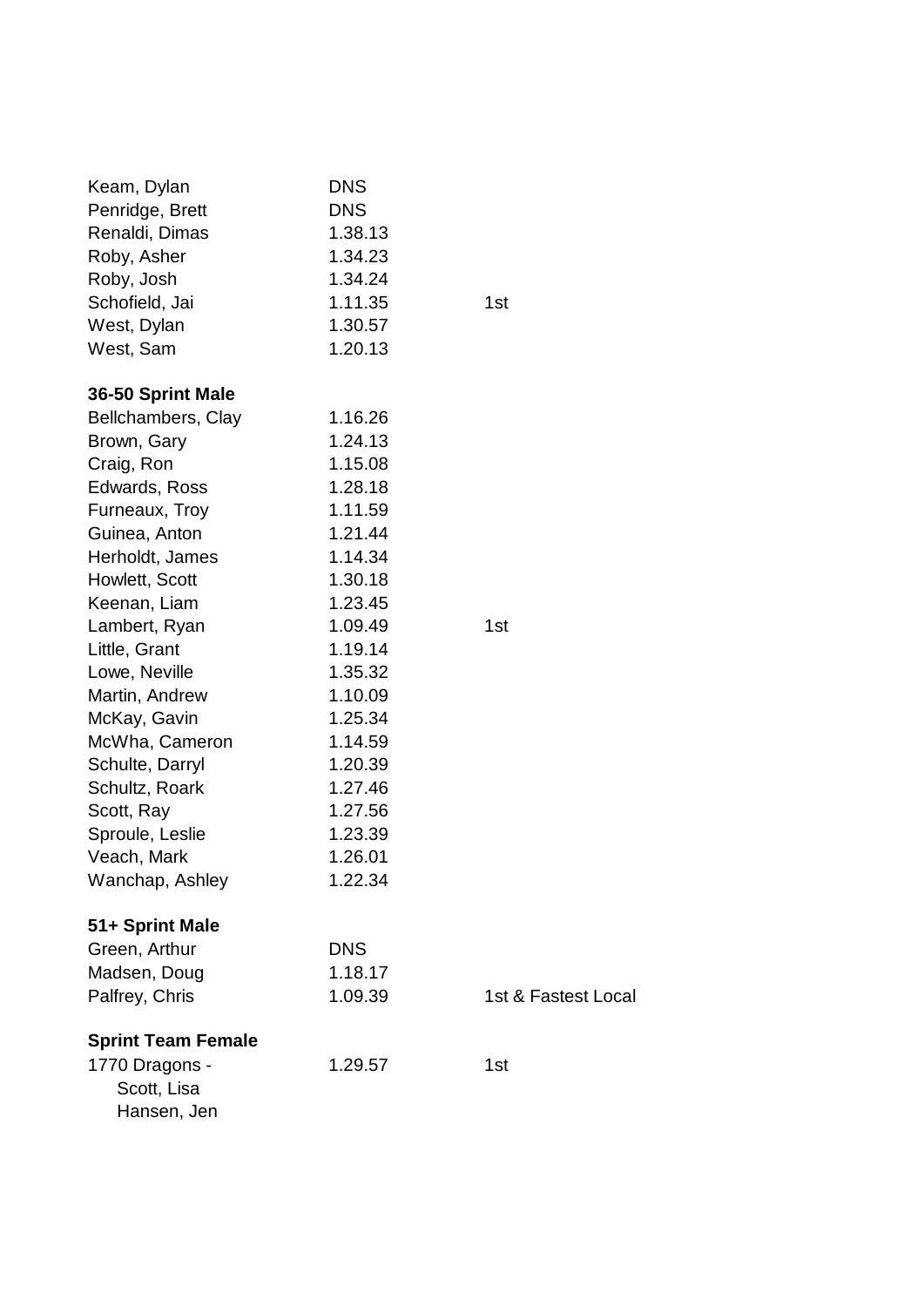| 3 Phase -<br>McDiammid, Monique<br>Bourke, Jacinta<br>Crosbie, Taylah          | 1.31.11            |                             |
|--------------------------------------------------------------------------------|--------------------|-----------------------------|
| <b>Sprint Team Male</b><br>Dad & Son -<br>Liebenberg, Charl<br>Pretorius, Alex | 1.22.31            |                             |
| 4th Leg Specialists -<br>Balchin, Stephen<br>McKay, Dwayne<br>Hunt, Darren     | 1.13.00            | 1st                         |
| <b>Sprint Team Mixed</b>                                                       |                    |                             |
| Two Mates -<br>Liebenberg, Charles<br>Eriicson, Jaymee                         | 1.10.12            | 1st                         |
| Morgies -<br>Morgan, Mandy<br>Morgan, Ron                                      | 1.29.55            |                             |
| <b>Come'n'Tri U16 Female</b>                                                   |                    |                             |
| Craig, Ella                                                                    |                    | 43.06 1st                   |
| Lingard, Emmily                                                                |                    | 51.29 Age Exception Athlete |
| <b>Come'n'Tri U16 Male</b>                                                     |                    |                             |
| Craig, Peyton                                                                  |                    | 39.33 Age Exception Athlete |
| Crozier, Nathan<br>Davies, Joshua                                              | 1.00.08<br>1.01.50 |                             |
| Holzheimer, Matthew                                                            |                    | 53.19 1st                   |
| Marinelli, Jacob                                                               |                    | 46.03 Age Exception Athlete |
| <b>Come'n'Tri Female</b>                                                       |                    |                             |
| Blackmore, Kylie                                                               |                    | 51                          |
| Davies, Dallas                                                                 | 1.01.48            |                             |
| Flesser, Emma<br>Haak, Mione                                                   | 1.01.48            | 56.31                       |
| Newman, Carlee                                                                 | <b>DNS</b>         |                             |
| Northfield, Courtney                                                           | 1.00.23            |                             |
| O'Donnell, Jennifer                                                            | 1.18.06            |                             |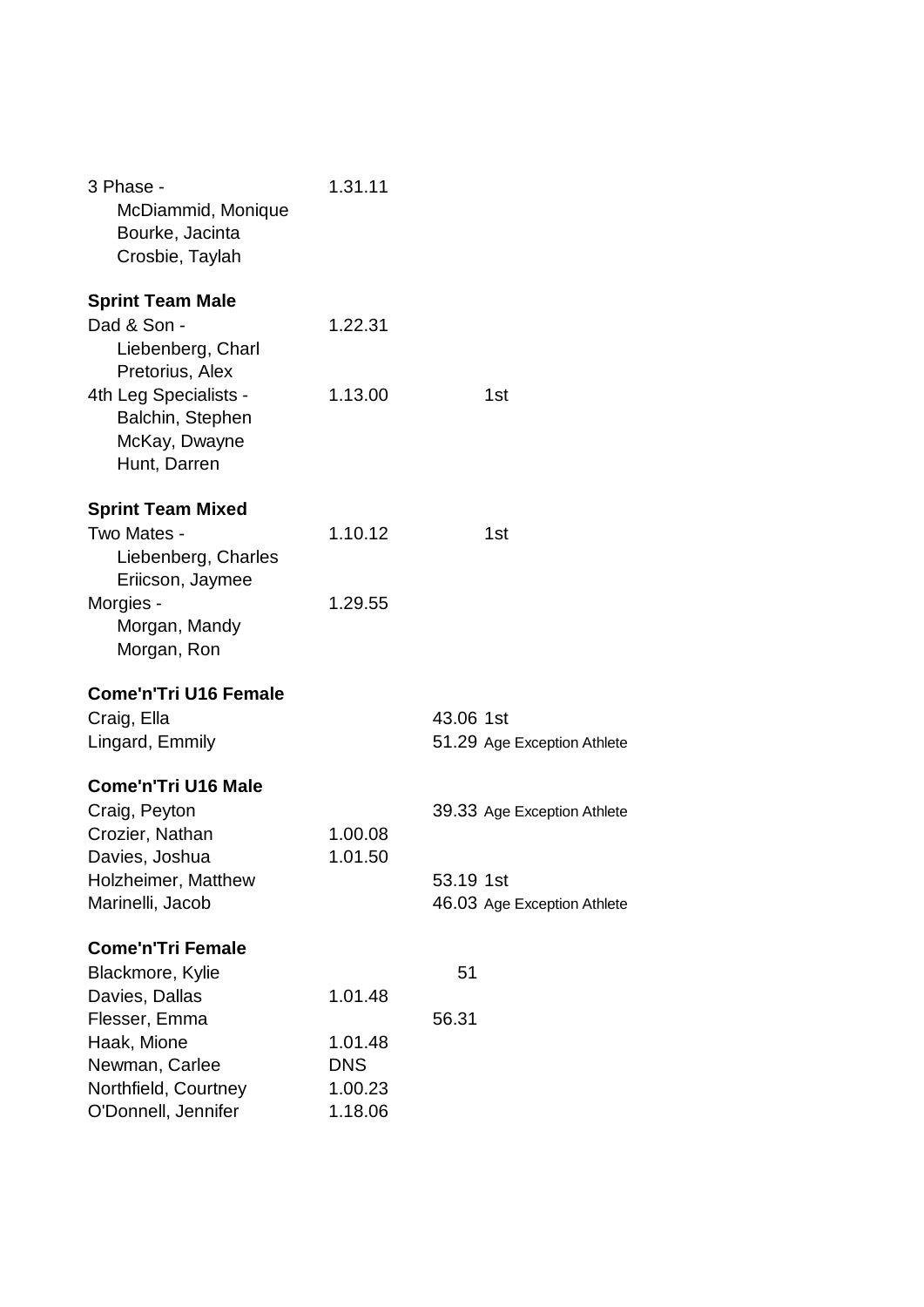| Olive, Leesa                     | 1.00.22    |                                                                                       |
|----------------------------------|------------|---------------------------------------------------------------------------------------|
| Paulsen, Naomi                   |            | 53.02                                                                                 |
| Peachey, Belinda                 | <b>DNS</b> |                                                                                       |
| Pratt, Erin                      |            | 46.38                                                                                 |
| Pretty, Jeanette                 |            | 51.35                                                                                 |
| Sevenson, Melinda                |            | 46 1st                                                                                |
| Thomson, Melissa                 | <b>DNS</b> |                                                                                       |
| Wanchap, Leonie                  |            | 49.42                                                                                 |
| Wolters, Diana                   |            | 52.37                                                                                 |
| <b>Come'n'Tri Male</b>           |            |                                                                                       |
| Brezigar, Phil                   |            | 56.3                                                                                  |
| Crozier, Gavin                   | 1.00.17    |                                                                                       |
| Flesser, Jake                    |            | 49.3                                                                                  |
| Harris, Joshua                   | <b>DNS</b> |                                                                                       |
| Hazzard, David                   |            | 58.3                                                                                  |
| Holzheimer, Jason                |            | 48.02 1st                                                                             |
| Jones, Nathan                    |            | 53.1                                                                                  |
| Watson, David                    | <b>DNS</b> |                                                                                       |
| Wise, Phill                      |            | 51.55                                                                                 |
| <b>Corporate Teams</b>           |            |                                                                                       |
| Peppas -                         | <b>DNS</b> |                                                                                       |
| Petersen, Shaun                  |            |                                                                                       |
| Rich, Rachel                     |            |                                                                                       |
| Davey, Jodie                     |            |                                                                                       |
| <b>Coastal Homes Gladstone -</b> |            | 48.3                                                                                  |
| Price, Emma                      |            |                                                                                       |
| Rouse, Scott                     |            |                                                                                       |
| Go Mum -                         |            | 45.59 1st                                                                             |
| Veach, Lisa                      |            |                                                                                       |
| Simmins, Davia                   |            |                                                                                       |
|                                  |            | Corporate Team Prize Money donated to Surf Life Saving Qld on behalf of "Go Mum" Team |
| DAH Team -                       |            | 53.51                                                                                 |
| Nelson, Dianne                   |            |                                                                                       |
| Willson, Helen                   |            |                                                                                       |
| Gilbert, Anita                   |            |                                                                                       |
| Nelsons -                        |            | 46.1                                                                                  |
| Nelson, Molly                    |            |                                                                                       |
| Nelson, Chloe                    |            |                                                                                       |
| Schultz, Magnus                  |            |                                                                                       |